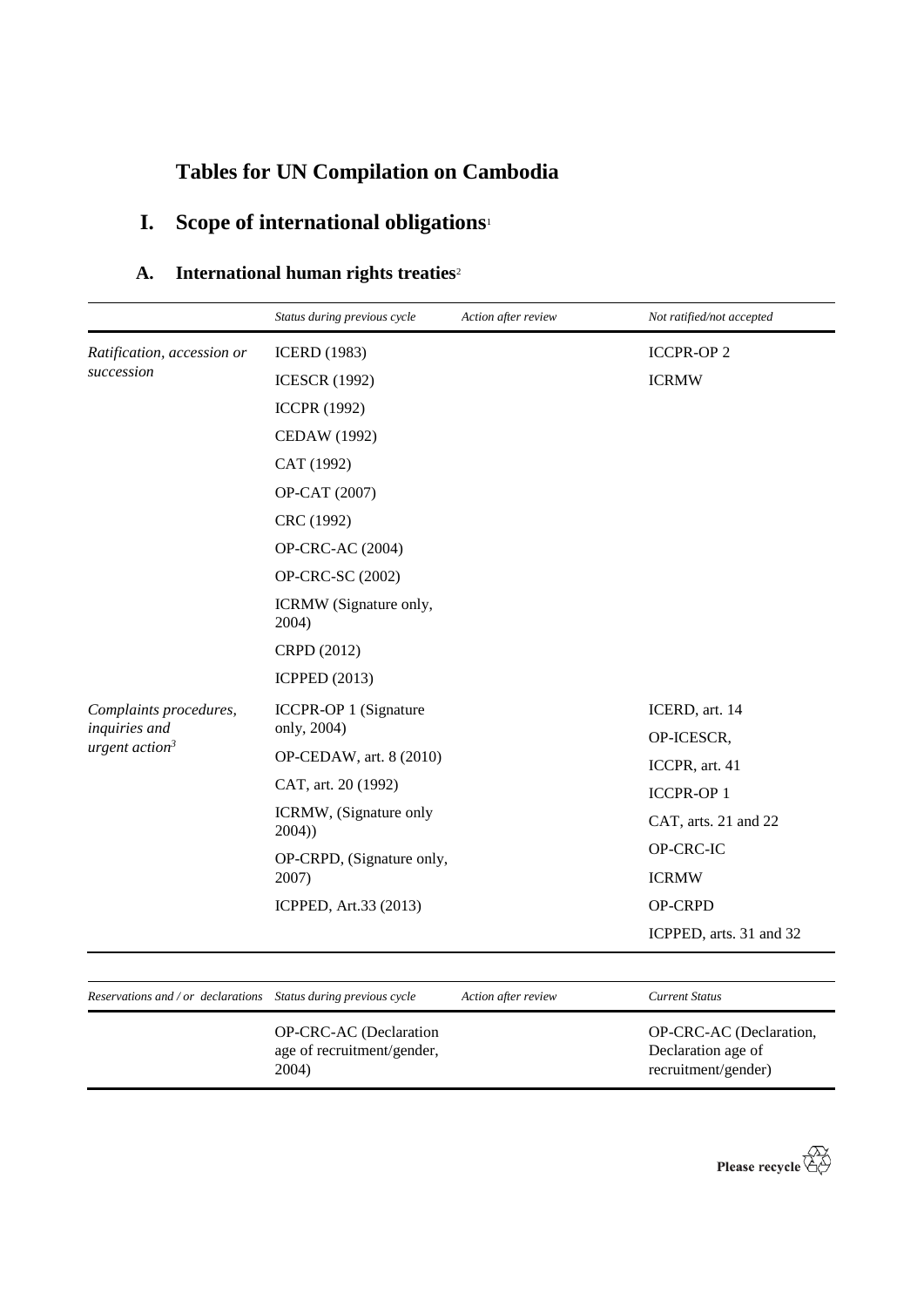|                                          | Status during previous cycle                                                             | Action after review | Not ratified |
|------------------------------------------|------------------------------------------------------------------------------------------|---------------------|--------------|
| Ratification, accession or<br>succession | Convention on the<br>Prevention and Punishment<br>of the Crime of Genocide               |                     |              |
|                                          | Geneva Conventions of 12<br>August 1949 and Additional<br>Protocols thereto <sup>4</sup> |                     |              |
|                                          | Rome Statute of the<br><b>International Criminal Court</b>                               |                     |              |
|                                          | Conventions on refugees<br>and stateless persons <sup>5</sup>                            |                     |              |
|                                          | Palermo Protocol <sup>6</sup>                                                            |                     |              |
|                                          | ILO fundamental<br>Conventions <sup>7</sup>                                              |                     |              |
|                                          | ILO Conventions Nos. 169<br>and 189 <sup>8</sup>                                         |                     |              |
|                                          | Convention against<br>Discrimination in Education                                        |                     |              |

#### **B. Other main relevant international instruments**

#### **II. Cooperation with human rights mechanisms and bodies**

## A. Cooperation with treaty bodies<sup>9</sup>

| Treaty body         | Concluding observations<br>included in previous review | Latest report submitted<br>since previous review | Latest concluding<br>observations | Reporting status                                          |
|---------------------|--------------------------------------------------------|--------------------------------------------------|-----------------------------------|-----------------------------------------------------------|
| <b>CERD</b>         |                                                        | 2018                                             |                                   | Fourteenth and<br>fifteenth pending<br>consideration      |
| <b>CESCR</b>        |                                                        |                                                  |                                   | Second to fifth<br>periodic reports<br>overdue since 2012 |
| <b>HR</b> Committee |                                                        | 2012                                             | April 2015                        | Third report due in<br>2019                               |
| <b>CEDAW</b>        |                                                        | 2018                                             |                                   | Sixth report pending<br>consideration                     |
| <b>CAT</b>          | January 2011                                           |                                                  |                                   | Third report overdue<br>since $2014$                      |
| <b>CRC</b>          | August 2011                                            | 2018                                             | CRC-OP-AC 2015;                   | Fourth report pending                                     |

#### **Reporting status**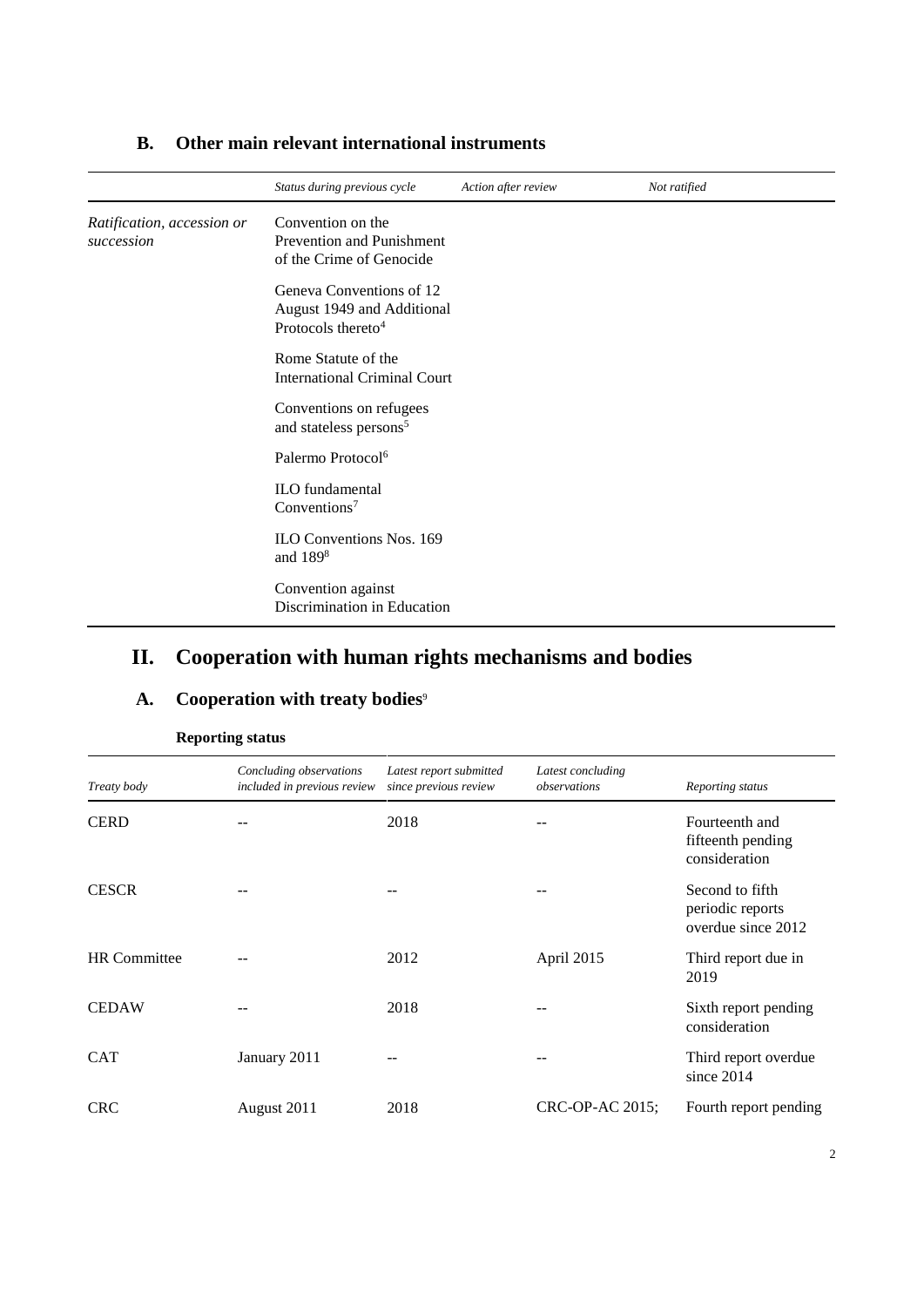|             |       |       | CRC-OP-SC 2015; | consideration                          |
|-------------|-------|-------|-----------------|----------------------------------------|
| <b>CRPD</b> | $- -$ | $ -$  | $- -$           | Initial report overdue<br>since $2015$ |
| <b>CED</b>  | $- -$ | $- -$ | $- -$           | Initial report overdue<br>since $2015$ |

| Responses to specific follow-up requests from concluding observations |        |                                                                                                                                                             |             |
|-----------------------------------------------------------------------|--------|-------------------------------------------------------------------------------------------------------------------------------------------------------------|-------------|
| Treaty body                                                           | Due in | Subject matter                                                                                                                                              | Submitted   |
| <b>HR</b> Committee                                                   | 2016   | Impunity for serious human<br>rights violations;<br>Prohibition of torture and<br>ill-treatment; Freedom of<br>expression and<br>association. <sup>10</sup> | $2017^{11}$ |
| <b>CEDAW</b>                                                          | 2015   | Legal aid and access to<br>justice; Violence against<br>women. <sup>12</sup>                                                                                | $2016^{13}$ |

# **B. Cooperation with special procedures**<sup>14</sup>

|                                                         | Status during previous cycle                                                                                    | Current status                                                                                                                                                                                               |
|---------------------------------------------------------|-----------------------------------------------------------------------------------------------------------------|--------------------------------------------------------------------------------------------------------------------------------------------------------------------------------------------------------------|
| Standing invitations                                    | No.                                                                                                             | N <sub>0</sub>                                                                                                                                                                                               |
| Visits undertaken                                       | SR on Cambodia                                                                                                  | SR on Cambodia                                                                                                                                                                                               |
| Visits agreed to in principle                           |                                                                                                                 | SR on Disability<br>IE Sexual orientation and gender identity                                                                                                                                                |
| Visits requested                                        |                                                                                                                 | SR on slavery<br>SR on Independence of judges<br>SR on sale of children<br>SR on freedom of assembly<br>SR on Truth, justice, reparation and<br>guarantees of non-recurrence<br>SR on human rights defenders |
| Responses to letters of<br>allegation and urgent appeal | During the period under review 31<br>communications were sent. The<br>Government replied to 1<br>communications |                                                                                                                                                                                                              |
| Follow-up reports and missions                          | SR on Cambodia                                                                                                  |                                                                                                                                                                                                              |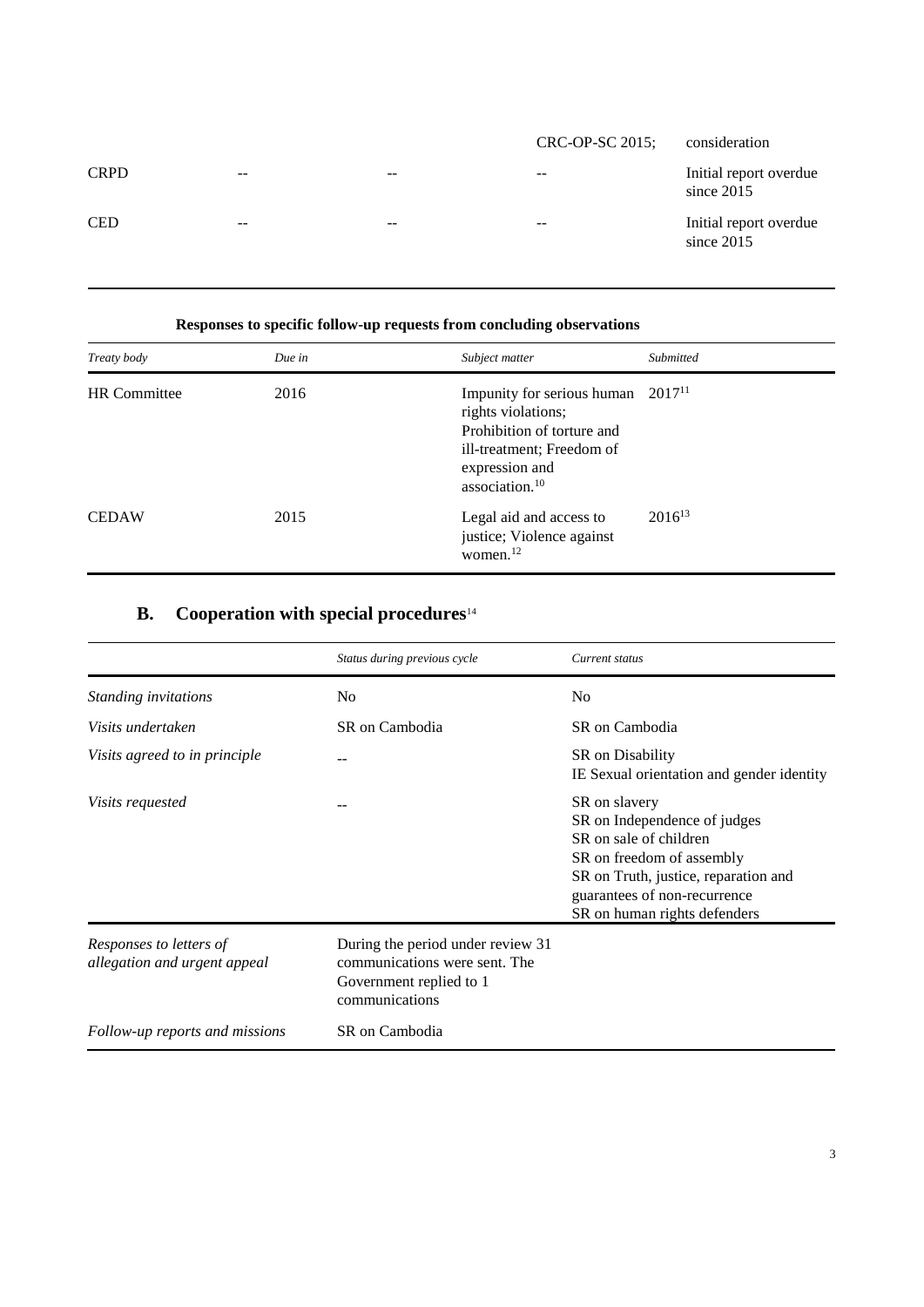#### **C. Status of national human rights institutions**<sup>15</sup>

*National human rights institution Status during previous cycle Status during present cycle*<sup>16</sup>

#### *Notes*

<sup>1</sup> Unless indicated otherwise, the status of ratification of instruments listed in the table may be found on the official website of the United Nations Treaty Collection database, Office of Legal Affairs of the United Nations Secretariat, http://treaties.un.org/. Please also refer to the United Nations compilation on Cambodia from the previous cycle (A/HRC/WG.6/18/KHM/2).

<sup>2</sup> The following abbreviations have been used in the universal periodic review document:

| <b>ICERD</b>     | International Convention on the Elimination of All Forms of     |
|------------------|-----------------------------------------------------------------|
|                  | Racial Discrimination;                                          |
| <b>ICESCR</b>    | International Covenant on Economic, Social and Cultural         |
|                  | Rights;                                                         |
| <b>OP-ICESCR</b> | Optional Protocol to ICESCR;                                    |
| <b>ICCPR</b>     | International Covenant on Civil and Political Rights;           |
| <b>ICCPR-OP1</b> | Optional Protocol to ICCPR;                                     |
| <b>ICCPR-OP2</b> | Second Optional Protocol to ICCPR, aiming at the abolition of   |
|                  | the death penalty;                                              |
| <b>CEDAW</b>     | Convention on the Elimination of All Forms of Discrimination    |
|                  | against Women;                                                  |
| <b>OP-CEDAW</b>  | Optional Protocol to CEDAW;                                     |
| <b>CAT</b>       | Convention against Torture and Other Cruel, Inhuman or          |
|                  | Degrading Treatment or Punishment;                              |
| OP-CAT           | Optional Protocol to CAT;                                       |
| <b>CRC</b>       | Convention on the Rights of the Child;                          |
| OP-CRC-AC        | Optional Protocol to CRC on the involvement of children in      |
|                  | armed conflict:                                                 |
| OP-CRC-SC        | Optional Protocol to CRC on the sale of children, child         |
|                  | prostitution and child pornography;                             |
| <b>OP-CRC-IC</b> | Optional Protocol to CRC on a communications procedure;         |
| <b>ICRMW</b>     | International Convention on the Protection of the Rights of All |
|                  | Migrant Workers and Members of Their Families;                  |
| <b>CRPD</b>      | Convention on the Rights of Persons with Disabilities;          |
| <b>OP-CRPD</b>   | Optional Protocol to CRPD;                                      |
| <b>ICPPED</b>    | International Convention for the Protection of All Persons      |
|                  | from Enforced Disappearance.                                    |

- 3 Individual complaints: ICCPR-OP 1, art. 1; OP-CEDAW, art. 1; OP-CRPD, art. 1; OP-ICESCR, art. 1; OP-CRC-IC, art. 5; ICERD, art. 14; CAT, art. 22; ICRMW, art. 77; and ICPPED, art. 31. Inquiry procedure: OP-CEDAW, art. 8; CAT, art. 20; ICPPED, art. 33; OP-CRPD, art. 6; OP-ICESCR, art. 11; and OP-CRC-IC, art. 13. Inter-State complaints: ICCPR, art. 41; ICRMW, art. 76; ICPPED, art. 32; CAT, art. 21; OP-ICESCR, art. 10; and OP-CRC-IC, art. 12. Urgent action: ICPPED, art. 30.
- <sup>4</sup> Geneva Convention for the Amelioration of the Condition of the Wounded and Sick in Armed Forces in the Field (First Convention); Geneva Convention for the Amelioration of the Condition of Wounded, Sick and Shipwrecked Members of Armed Forces at Sea (Second Convention); Geneva Convention relative to the Treatment of Prisoners of War (Third Convention); Geneva Convention relative to the Protection of Civilian Persons in Time of War (Fourth Convention);Protocol Additional to the Geneva Conventions of 12 August 1949, and relating to the Protection of Victims of International Armed Conflicts (Protocol I); Protocol Additional to the Geneva Conventions of 12 August 1949, and relating to the Protection of Victims of Non-International Armed Conflicts (Protocol II); Protocol Additional to the Geneva Conventions of 12 August 1949, and relating to the